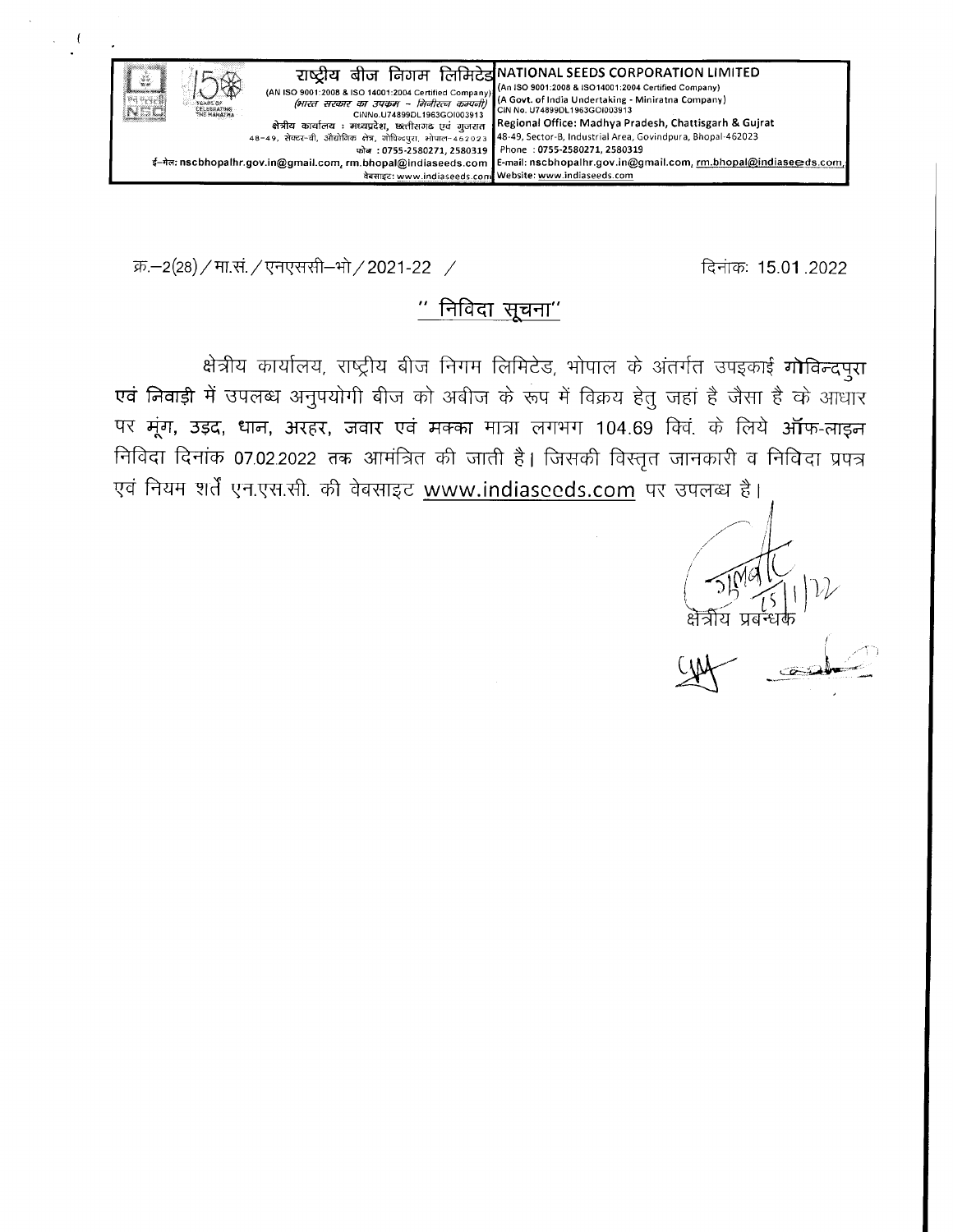

क्र.–2(28) / मा.सं. / एनएससी–भो / 2021-22 /

 $\overline{\mathcal{L}}$ 

दिनांकः 15.01.2022

क्षेत्रीय कार्यालय, राष्ट्रीय बीज निगम लिमिटेड, भोपाल में उपलब्ध अनुपयोगी बीज को अबीज के रूप में विक्रय हेतु जहां है जैसा है के आधार पर मूंग, उड़द, धान, अरहर, जवार एवं मक्का मात्रा लगभग 104.69 क्विं के लिये निविदा आमंत्रित की जाती है। जिसकी विस्तृत जानकारी व निविदा प्रपत्र एवं नियम शर्तें एन.एस.सी. की वेबसाइट www.indiaseeds.com पर उपलब्ध है। निविदा में तथा अबीज की मात्रा में किसी प्रकार का कोई भी परिवर्तन होता है तो उसकी जानकारी केवल एन.एस.सी. की वेबसाइट पर दी जायेगी। डाउनलोड किये गये निविदा प्रपत्र के साथ रू. 236 / - (including GST) के डिमांड ड्राफ्ट जमा करना आवश्यक है। इच्छुक पार्टियां निविदा प्रपत्र रू. 236 / - मात्र देकर दिनांक 07.02.2022 तक समय दोपहर 01:00 बजे तक प्राप्त कर सकते हैं। पूर्ण रूप से भरी हुई निविदायें निम्नलिखित कार्यालय में दिनांक 07.02.2022 को दोपहर 02:00 बजे तक प्राप्त की जायेगी तथा टेक्नीकल बिड उसी दिन दोपहर 02:30 बजे खोली जावेगी जिस्नमें सफल निविदाओं की फायनेंशियल बिड भी उसी दिन उपरिथत निविदादाताओं या उनके द्वारा अधिकृत प्रतिनिधियों के समक्ष खोली जावेगी।

पूर्ण रूप से भरी हुई मोहर बंद निविदायें क्षेत्रीय कार्यालय,एनएससी, भोपाल में खोली जाएंगे।

ई.एम.डी. राशि लाट-1 दो हज़ार रूपये एनएससी गोविंदपुरा के स्टॉक , लाट-2 दस हज़ार रूपये एनएससी निवाड़ी स्टॉक के लिए का डिमांड ड्राफ्ट/RTGS/NEFT जो कि नेशनल सीड्स कॉर्पोरेशन लिमिटेड, भोपाल के पक्ष में देय होगा, निविदा प्रपत्र के साथ लगाना अनिवार्य है। साथ ही निविदा में किसी प्रकार का कोई भी परिवर्तन होता है तो उसकी जानकारी केवल एन.एस.सी. की वेबसाइट पर दी जायेगी, इसलिये, निरन्तर वेबसाइट के सम्पर्क मे रहें।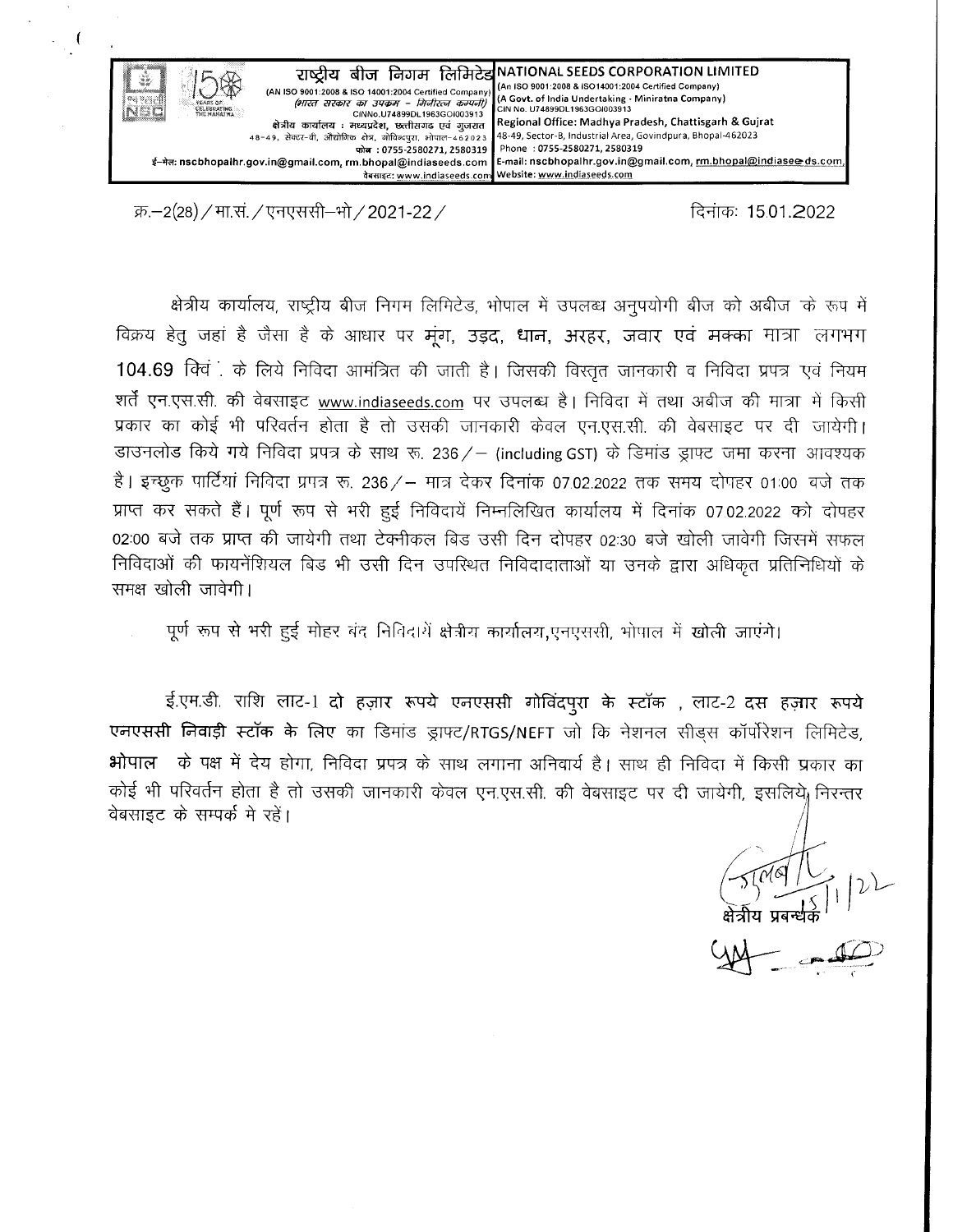#### NATIONAL SEEDS CORPORATION LTD. ( A Government of India Undertaking ) REGIONAL OFFICE: Bhopal

 $\mathcal{F}^{\mathcal{G}}$  $\mathcal{A}$  $\frac{1}{2}$ 

## **TECHNICAL BID**

| 1. | Firm name/address                                                                                                     |      |
|----|-----------------------------------------------------------------------------------------------------------------------|------|
|    |                                                                                                                       |      |
| 2. | Firm Registration/Mandi License No.<br>(Attach Copy)                                                                  |      |
| 3. | GST/TIN No. (attach copy).                                                                                            |      |
| 4. | PAN No. (attach copy).                                                                                                |      |
| 5. | Bank details (name of bank, address,<br>$A/c$ no,                                                                     |      |
| 6. | Cost of Tender Form Rs. 236/-<br>(Including GST)                                                                      |      |
| 7. | EMD (To be deposited<br>online/RTGS/NEFT)                                                                             | Date |
| 6. | Affidavit for declaration that all the<br>information submitted by him and<br>attached with tender documents are true |      |

### Name & Signature of Party (with rubber stamp)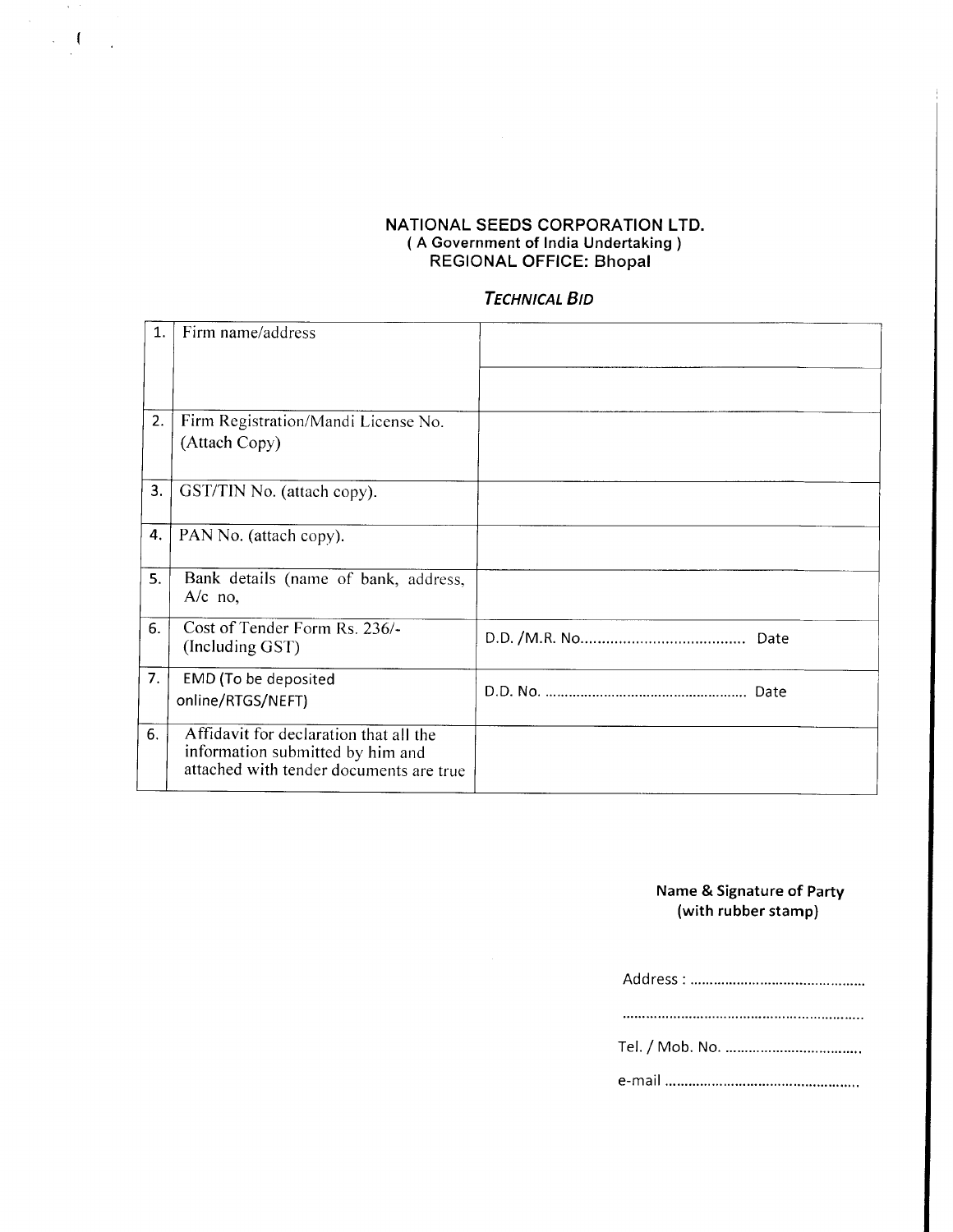# TERMS AND CONDITIONS

- EMD of Rs. Two thousand for stocks of NSC, Govindpura (Lot-1), Ten thousand for stock Niwari (Lot-2) should be accompanied by the Tender in the form of D.D./RTGS/NEFT of any Scheduled Bank in the favor of National Seeds Corporation Limited, payable at Bhopal.
- 2. The EMD of the 1<sup>st</sup> and 2<sup>nd</sup> highest parties will be retained till the completion of the deal & EMD of other unsuccessful tenderer will be returned through RTGS.
- 3. The EMD of the successful tenderer will not be adjusted against the cost of the material and will be returned without any interest through RTGS after satisfactory lifting of the stocks.
- 4. The NSC staff members or their relatives are not allowed to participate in the tender directly or indirectly.
- 5. The representative samples can be inspccted between 10.00 AM to 5.30 PM on all working days at the place where the stocks proposed for sale are available.
- 6. The non-seed stock will be released to the successful tenderer on "as is where is basis" by removing tags, labels and defacing the container/bags, in case of with bag auction/tender, otherwise the arrangement for gunny bag/packing materials will also have to be made by buyers/party.
- 7. The tenderer must check thoroughly the quality of the stocks before submission of the tender. Request for variation of rates will not be entertained under any circumstances after submission of the tender.
- The successful Tenders will have to pay all taxes such as GST, Mandi tax or any other tax may be applicable at the time of actual lifting of stock in addition to the rate offered/ accepted.
- The successful bidders will have to deposit 20% of amount of total value of sold non seed within <sup>3</sup> 9.days of the acceptance of the bid, 60% of amount of non-seed within next 7 days and remaining 20% within next 5 days. lf the amount referred above, are not deposited in the time in full as specified, the balance unpaid amount will attract interest  $@$  of 18% per annum of the delayed period which shall not exceed 15 days over and above admissible period referred to above. lt the 90% of the value of non- seed is not paid within even the extended period of 15 days, the Regional Manager reserves the rights to forfeit the entire amount deposited by the successful bidder and resale the farm produce at the risk and cost of bidders who has not deposited the amount.
- 10. The lifting of the non-seed must be completed within 7 days from the day of final payment (Within 15 days from the acceptance), if due to certain unavoidable circumstance it is not possible for NSC godown to deliver the non-seed with in stipulate period, the Regional Manager can enhance the delivery period as may be necessary.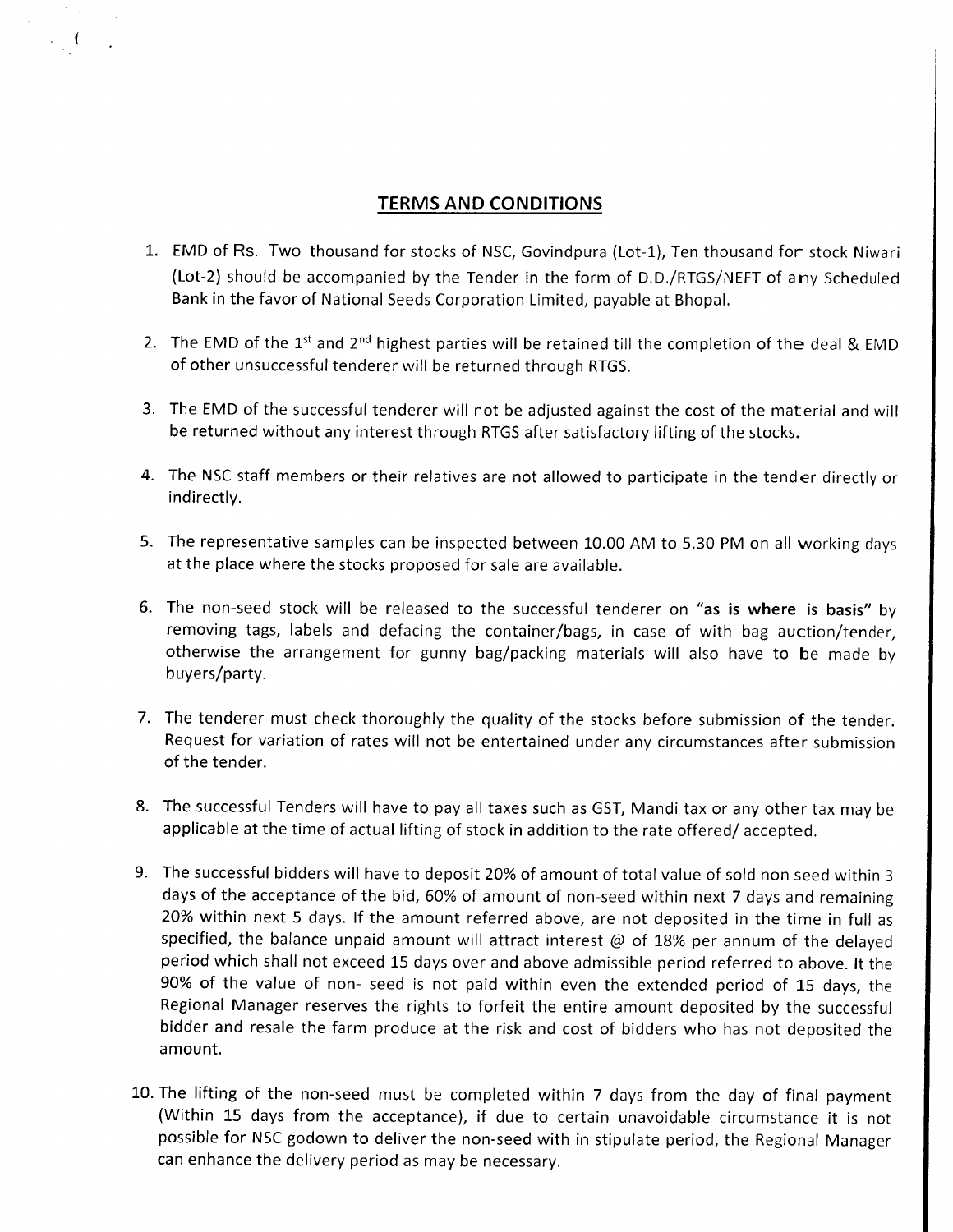- 11. The non -seed sold can be kept in the godown at the risk of the purchaser for a per iod of 15 days only in addition to the period as referred in clause 9 & 10 on panel godown rent  $@$  of Rs.0.50 per qtls., per day which will be charged extra. If the non-seed is not lifted with in the said period the NSC reserve the right to resell the same at buyers risk and cost and entire loss due to variation in selling price will be recovered from the purchaser along with other incidental charges. In case any dispute arises between NSC and the other party due to any term or matter, both the parties will opt to resolve it through mutual understanding and discussion. In case, dispute remains even after discussions, then it shall be binding upon parties to resolve issue under the provisions of Arbitration & Conciliation Act,1996 as amended from time to time. Under this provision, the chairman-cum-Managing Director, National seeds corporation Limited with the concurrence of both the parties shall appoint sole Arbitrator to resolve the issue and both the parties will have to abide by the decision. The parties will bind to resolve this dispute through arbitration before going to court of law. The Arbitration shall be conducted at New Delhi and shall in English Language. The court of Delhi shall have the jurisdiction.
- 12. The tenders should submit their offers only after agreeing all the above terms and conditions. Conditional tenders will be rejected.
- 13. Further terms and conditions if any will be informed at the time of opening the tenders.
- 14. The Regional Manager reserves the right to accept or reject any or all the tenders without assigning any reason what so ever.
- 15. Quantity of Non seed mentioned in the tender notice may vary.
- 16. Attached Declaration Form also requires to be submitted.

REGIONAL MANAGER

Encl. :- As above.

 $\mathbf f$ 

The above terms and conditions are accepted by me

Signature & Seal of the party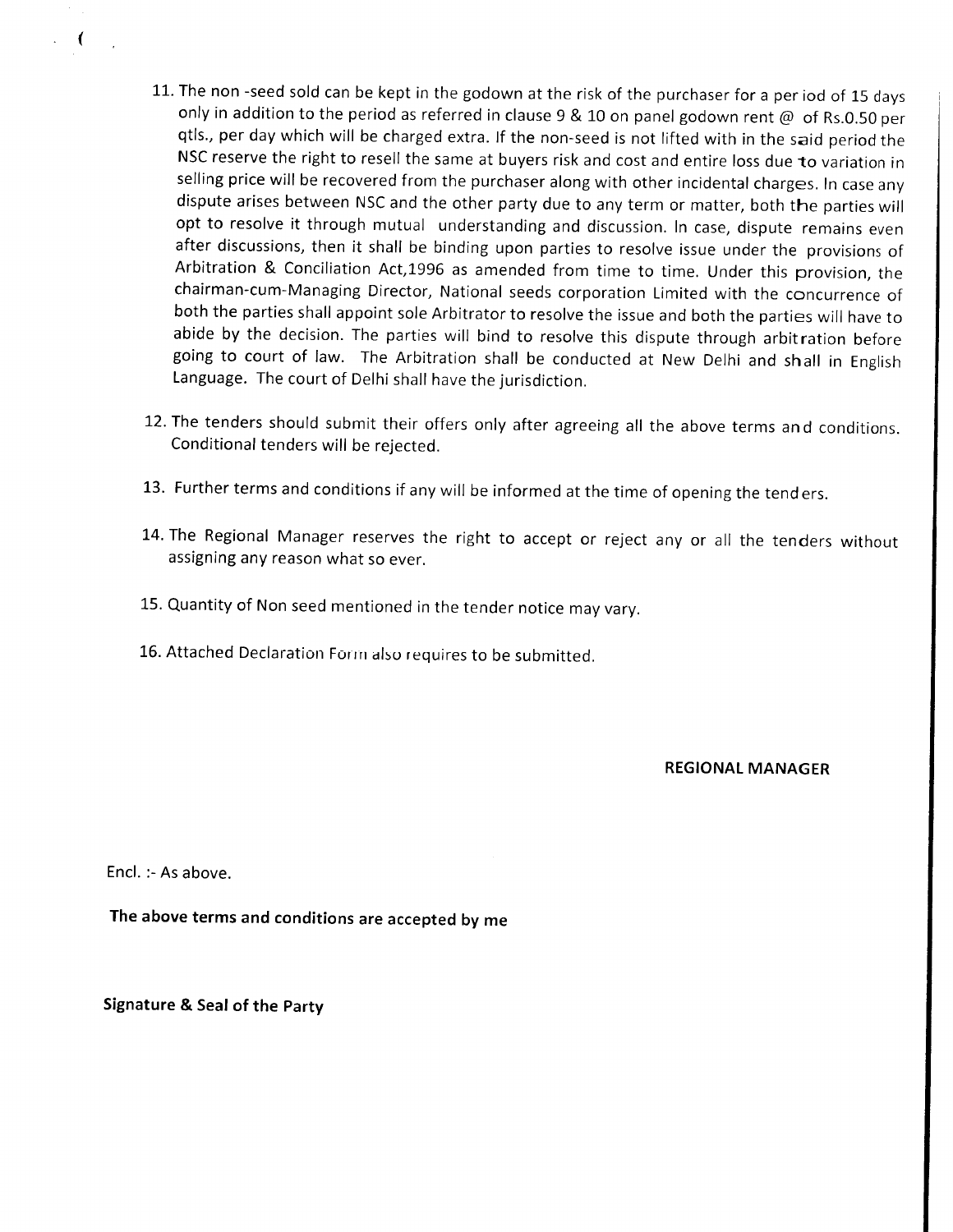### NATIONAL SEEDS CORPORATION LTD. ( A Government of India Undertaking ) REGIONAL OFFICE: Bhopal FINANCIAL BID

From

.(

To,

#### The Regional Manager,

National Seeds Corporation Limited 48-49, B-Sector, lndustrial Area,

Govindpura, BHOPAL (M.P.)

# Sub.:- Purchase of condemned seeds as non-seed.

<u> 1990 - Johann Barbara, martin a</u>

Ref.: - Tender Noticeक्र.-2(28) / मा.सं. / एनएससी-भो / 2021-22 दिनांकः 16-01-2022 published in

News Paper & NSC Web Site.

Sir,

I/We are interested in purchase the following certified seed condemned as non-seed. I/We have inspected the sample of seed at the location mentioned in your tender notice. l/We have gone thoroughly all the terms and conditions (Annexure-B) stipulated by your Corporation. l/We will hereby strictly abide for your terms and conditions for the purchase of Seed.

| S.No.          | Crop  | Variety      | Class     | Qty. in<br>Qtls | Lot<br>No.     | <b>Destination</b>                                                                                                        | Rate/<br>Qtl |
|----------------|-------|--------------|-----------|-----------------|----------------|---------------------------------------------------------------------------------------------------------------------------|--------------|
| $\mathbf{1}$   | Moong | $TJM-3$      | CS        | 4.76            | $\mathbf{1}$   | Area Manager, National seeds<br>Corporation Ltd, 48-49, Industrial<br>area, Govindpura, Bhopal-462023,<br>Mob-99970 10762 |              |
| $\overline{2}$ | Moong | Virat        | CS        | 1.99            |                |                                                                                                                           |              |
| 3              | Urd   | <b>PU-31</b> | CS        | 1.43            |                |                                                                                                                           |              |
| 4              | Maize | Satpura      | TL        | 1.93            |                |                                                                                                                           |              |
| 5              | Moong | Virat        | <b>CS</b> | 0.6             |                | Area Manager, National seeds<br>Corporation Limited, Devendrapura,<br>Mouranipur Road, Niwari(M.P.) M-<br>8349248480      |              |
| 6              | Urd   | $PU-1$       | CS        | 6.88            |                |                                                                                                                           |              |
| $\overline{7}$ | Paddy | PB-<br>1509  | <b>CS</b> | 7.8             | $\overline{2}$ |                                                                                                                           |              |
| 8              | Paddy | PB-<br>1121  | CS        | 21.2            |                |                                                                                                                           |              |
| 9              | Paddy | IR-64        | CS        | 38.4            |                |                                                                                                                           |              |
| 10             | Paddy | MTU-<br>1010 | CS        | 6.3             |                |                                                                                                                           |              |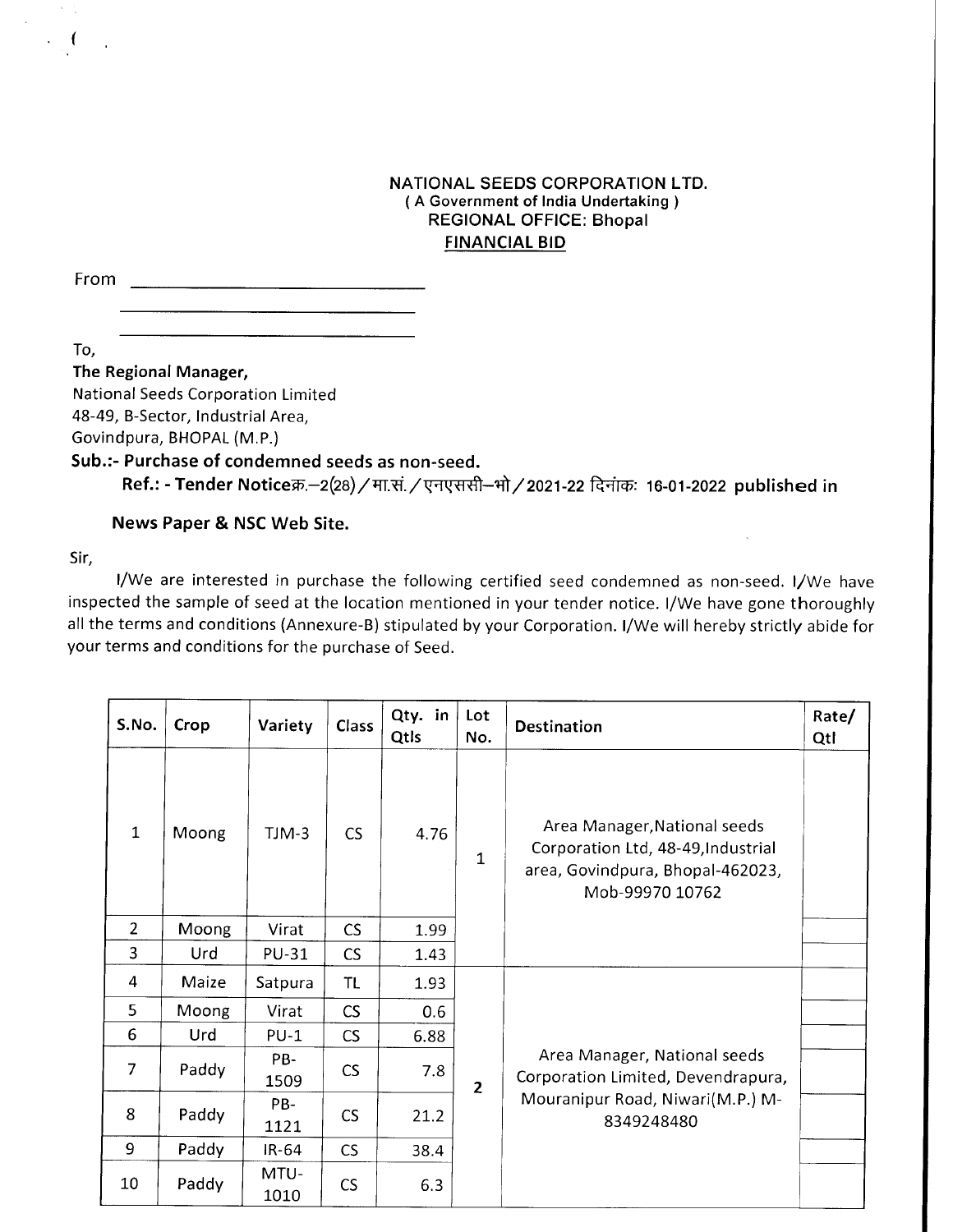| 11    | Moong   | $TJM-3$             | <b>CS</b> | 10.7 |
|-------|---------|---------------------|-----------|------|
| 12    | Arhar   | <b>UPAS-</b><br>120 | <b>CS</b> | 0.56 |
| 13    | Sorghum | $CSV-33$            | CS        | 0.89 |
| 14    | Paddy   | $IR-64$             | CS        | 1.25 |
| Total |         |                     | 104.69    |      |

 $\lambda$  $\mathcal{L}$  $\overline{\mathcal{L}}$ 

 $\overline{1}$ 

 $\sim$   $\sim$ 

#### Name & Signature of Party (with rubber stamp)